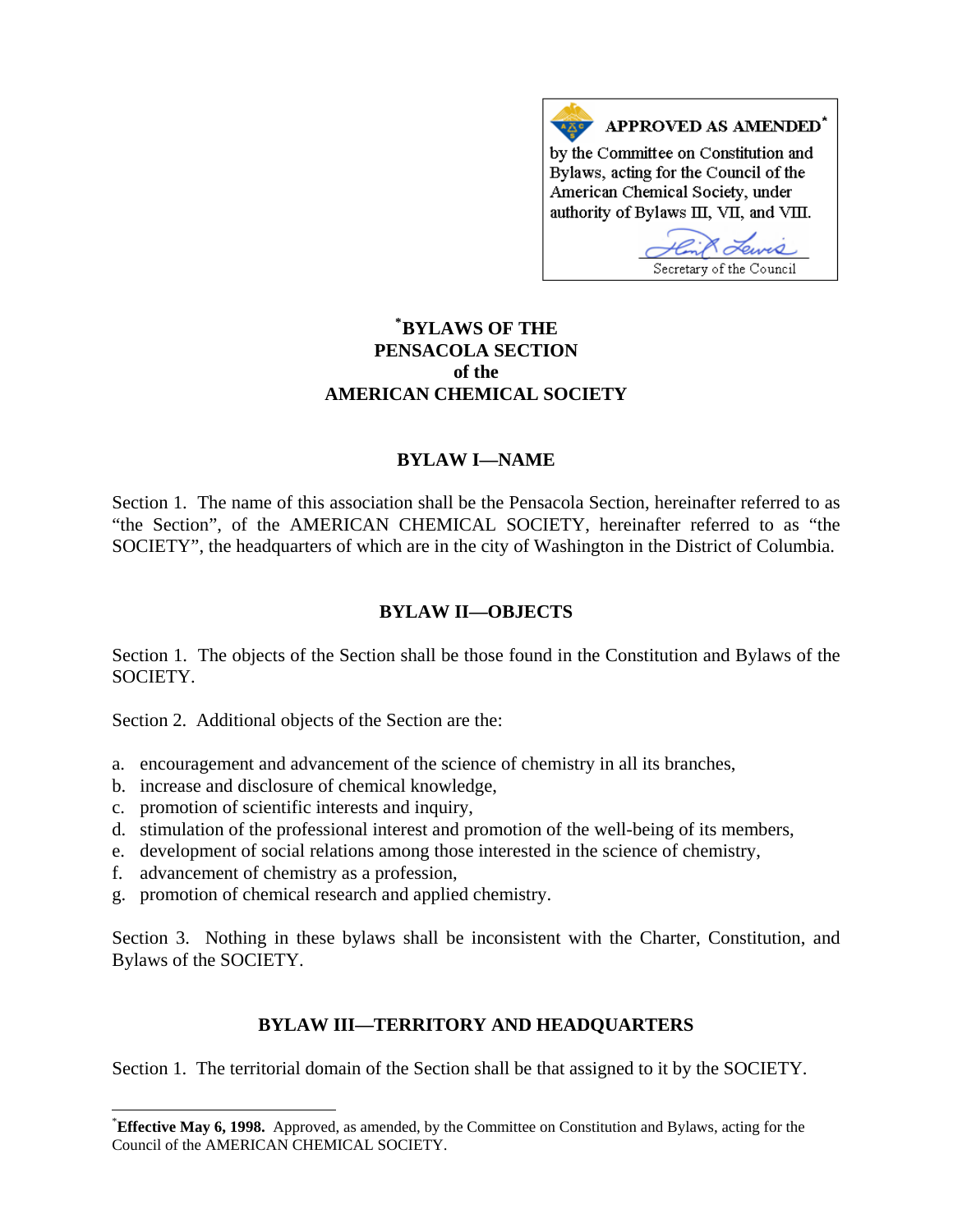Section 2. The headquarters of the Section shall be at the city of Pensacola in the state of Florida.

## **BYLAW IV—MEMBERS AND AFFILIATES**

Section 1. The rolls of the Section shall include those MEMBERS, ASSOCIATE MEMBERS, and National Affiliates of the SOCIETY residing within the territory of the Section, provided that exceptions to this rule shall be made in conformity with the Constitution and Bylaws of the SOCIETY.

Section 2. The Section may have Local Section Affiliates as authorized in the Constitution and Bylaws of the SOCIETY.

Section 3. Members and affiliates shall have such rights and privileges as are accorded them by the Constitution and Bylaws of the SOCIETY.

## **BYLAW V—ORGANIZATION**

Section 1. The elected officers of the Section shall be a Chair, Chair-Elect, Secretary, and Treasurer. The Section shall also have Councilors and Alternate Councilors, the number of whom is determined by the Constitution and Bylaws of the SOCIETY. The number of Alternate Councilors shall equal the number of Councilors.

Section 2. The Chair of the Section shall preside at all meetings of the Section, appoint the members of all committees as necessary, perform such other duties as pertain to the office, and be a member *ex officio* of all committees.

Section 3. The Chair-Elect shall perform the duties as pertain to the office, and in the absence or disability of the Chair of the Section, shall assume and execute the duties of the Chair. The Chair-Elect shall be the Chair of the Program Committee.

Section 4. The Secretary shall keep the necessary and proper records of the proceedings of the Section, have custody of the records of the Section, conduct the official correspondence of the Section, and perform other duties as pertain to the office.

Section 5. The Treasurer shall have custody of the funds of the Section and shall report to the Executive Committee, referred to below as required thereby. The Treasurer shall make all necessary and proper disbursements provided that each bill shall be approved by either the Chair or the Chair-Elect prior to payment, shall present to the membership at the January meeting an annual report and balance sheet as of the last day of the fiscal year, and shall perform such other duties as pertain to the office.

Section 6. The Councilors are the representatives of the Section to the Council of the SOCIETY. They shall act and vote at meetings of the said Council as they deem fit and proper, giving weight to the opinions and wishes of the Section.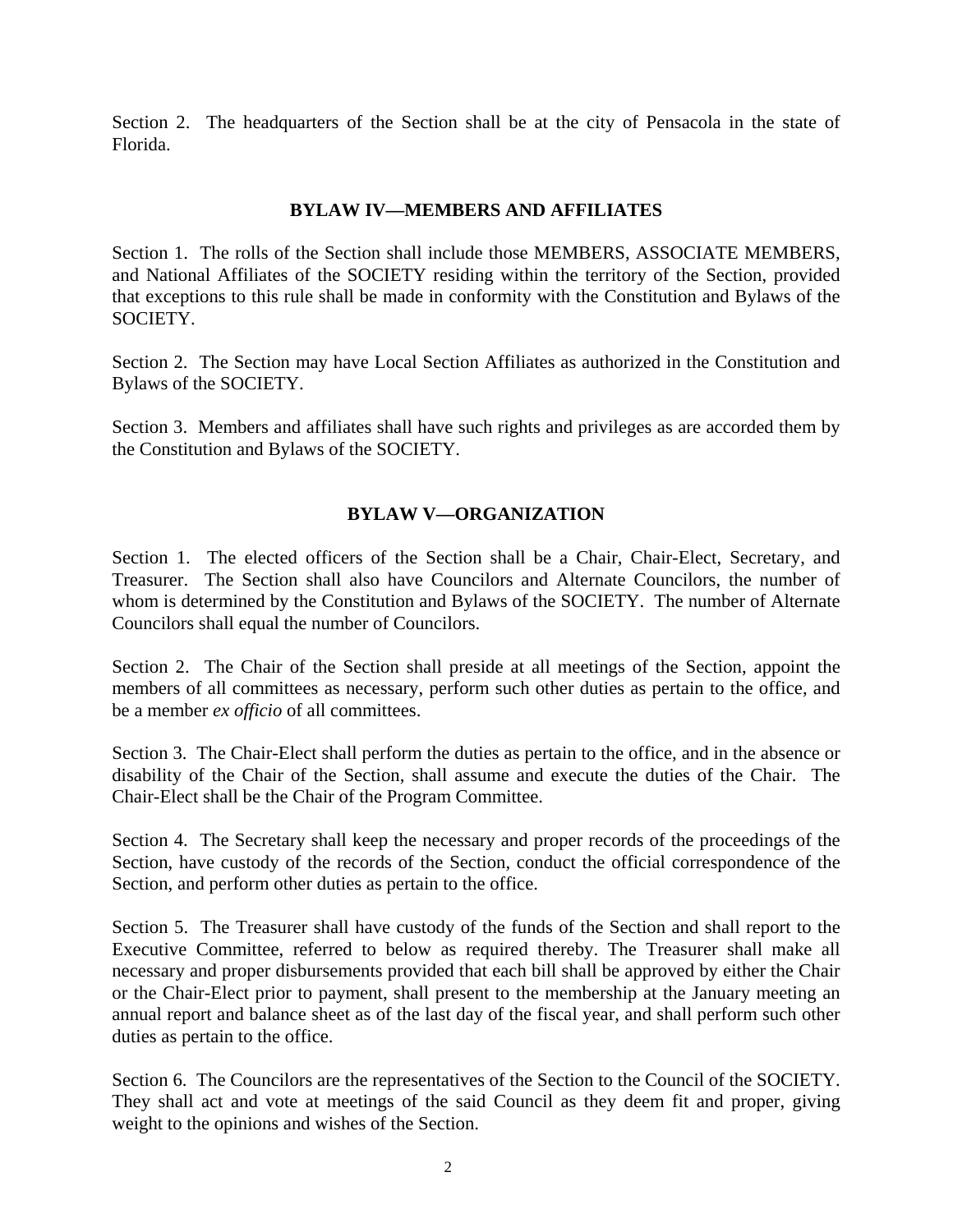Section 7.

- a. The Section shall have an Executive Committee consisting of the Chair, Chair-Elect, Secretary, Treasurer, immediate past Chair, Councilors, Alternate Councilors, and chairs of the standing committees.
- b. The Executive Committee shall hold and administer all the property and funds of the Section consistent with the Constitution and Bylaws of the SOCIETY and these bylaws.
- c. The Executive Committee shall also administer all routine matters in connection with the operation of the Section. It shall receive reports of the standing committees and make periodic reports to the Section. Any action taken by this Committee shall be annulled only by three-fourths vote of the members present at any business meeting called in accordance with the provisions of these bylaws.
- d. A quorum of the Executive Committee shall be a majority thereof, one of whom must be an officer.
- e. The Executive Committee shall meet, upon due notice to its members, at the call of the Chair or at the request of a majority of the Committee.

Section 8. All officers, Councilors, and Alternate Councilors elected by the members shall be chosen from the MEMBERS.

Section 9. No salary shall be paid to any officer of the Section, but expenses incurred by officers and committees in proper performance of their duties shall be paid by the Section subject to the approval of the Chair or Chair-Elect.

# **BYLAW VI—MANNER OF ELECTION AND TERMS OF OFFICE**

Section 1. The Chair, Chair-Elect, Secretary, Treasurer, Councilors, and Alternate Councilors shall be elected by mail ballot counted at the regular meeting in November. All officers and Councilors shall assume office on January 1 following their election. The term of office shall be one year for all officers. Councilors and Alternate Councilors shall serve a term of three years. An officer may be elected or re-elected to any office, provided that the present term of office will have expired at the time of assuming the new office, or provided that the officer resigns the present office upon consenting to become a candidate for a new office. The duly elected officers shall serve until their successors shall have been elected and qualified.

Section 2. Each member shall be eligible to make one nomination for each office from the floor. Nominations need not be seconded.

Section 3. At or before the September meeting, the Chair of the Section shall appoint an Election Committee of at least three MEMBERS, no one of whom shall be a candidate for office. The Election Committee shall nominate at least one MEMBER who shall have expressed consent to the nominations for each elective office and shall report such nominations at the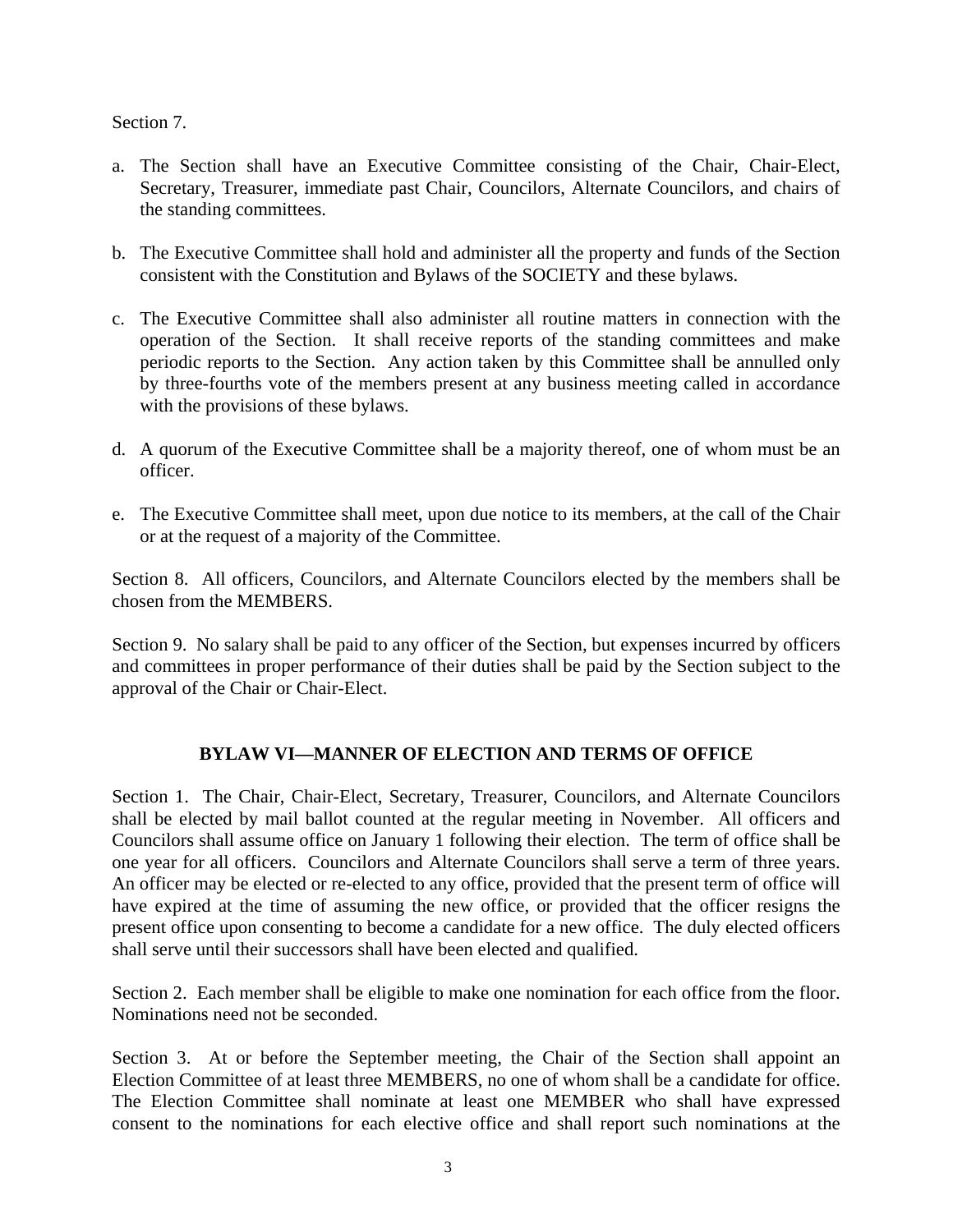October meeting. Additional nominations from the floor at the October meeting will be in order after presentation of the report from the Election Committee.

Section 4. Ballots, together with brief biographical information on the candidates, shall be mailed to each member within a reasonable time before the November meeting. Each member shall vote for one of the candidates for each office. The ballots shall be returned to the Secretary at or before the November meeting. The Secretary shall transmit the ballots received from qualified voters to the Election Committee, and the latter shall count the votes at the November meeting. In each case the candidate receiving the highest number of votes for an office shall be declared elected. In the case of a tie vote, the decision as to the choice shall be made before the close of the same meeting, by written ballot of the members of the Executive Committee and the Election Committee present at the meeting. The candidate receiving the highest number of such votes shall be declared elected, with the Chair of the Section casting a vote only in case of another tie. The results of the election shall be certified by the Secretary and transmitted immediately to the Executive Director of the SOCIETY. The results of all elections shall be announced to the Section before the close of the November meeting.

Section 5.

- a. The Chair-Elect shall succeed to the office of Chair by right after the year's term as Chair-Elect, or earlier as described in these bylaws, should a vacancy occur in the office of Chair. In the latter case, the Chair-Elect also shall serve the normal one-year term as Chair after completion of the vacancy term.
- b. If for any reason the Chair-Elect does not choose to succeed, or cannot succeed, to the office of Chair the following year, a new Chair shall be elected along with the other officers as described in these bylaws.
- c. If for any reason a vacancy occurs in the office of the Chair-Elect, the Executive Committee shall appoint a Chair-Elect from the eligible MEMBERS of the Section, who shall have all the rights and shall discharge the duties for the unexpired term of the Chair-Elect. A new Chair for the following year shall be elected as described in these bylaws.
- d. If for any reason a vacancy occurs in the offices of the Treasurer or Secretary, or in the positions of Councilor or Alternate Councilor, the Executive Committee shall appoint persons from the eligible MEMBERS of the Section to discharge the duties thereof until the next regular election, at which time the Section shall choose a MEMBER to fill out the unexpired term, if any.

Section 6. In the case of the inability of an elected Councilor to attend a Council meeting an Alternate Councilor shall attend. In the event that a vacancy occurs due to inability of both Councilor and Alternate Councilor to attend a Council meeting, the Executive Committee shall appoint a Temporary Substitute Councilor as provided by the Constitution and Bylaws of the SOCIETY.

Section 7. Any details not provided for in the manner of elections shall be supplied by vote of the Executive Committee.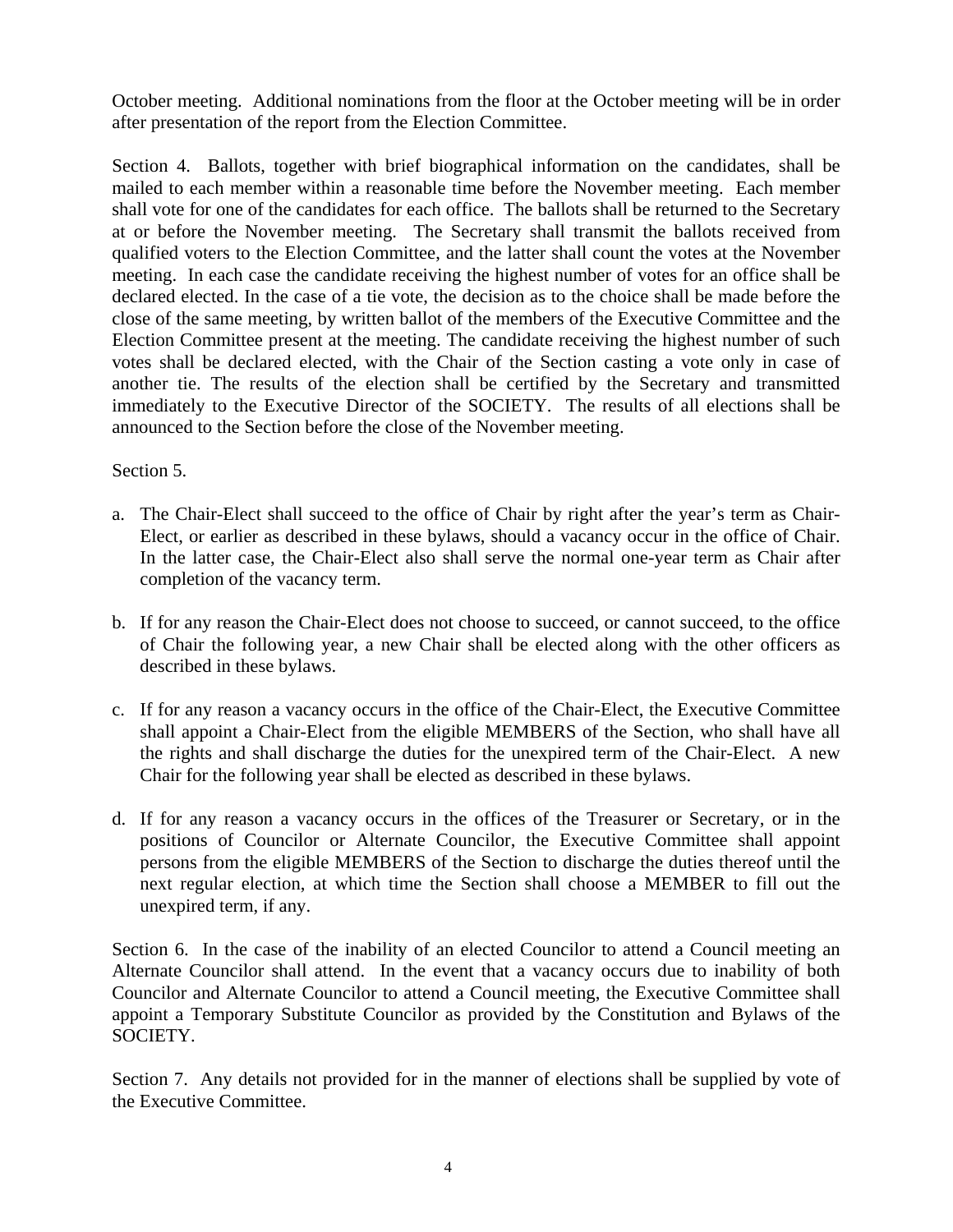#### **BYLAW VII—COMMITTEES**

#### Section 1.

- a. These shall be the standing committees of the Section:
	- Membership Public Representation Hospitality Program Professional Development

Other standing committees may be provided by vote of Section members; ad hoc committees by vote of the Executive Committee.

b. The Chair of the Section, with consultation of members, may appoint, reassign, or renew chairs of committees as described in these bylaws. Committee chairs may appoint other members to their respective committees. The term of membership for both chairs and members of standing committees is one year.

Section 2. The duties of the standing committees shall be those customarily performed by such committees as implied by the titles, together with the duties assigned by the Chair of the Section or by the Executive Committee.

Section 3. The Membership Committee shall endeavor to maintain and increase the membership of the Section.

Section 4. The Public Representation Committee shall spread information with reference to the activities of the Section to all organizations within the Section's territory, and shall endeavor to maintain satisfactory relationships with the local press and other news media in order to obtain the maximum desirable publicity of the activities of the Section, and shall make reports of meetings of the Section to the editors of *Chemical and Engineering News.*

Section 5. The Hospitality Committee shall promote fellowship among the members and shall introduce new members and visitors.

Section 6. The Program Committee shall arrange programs and secure speakers for the meetings of the Section and shall notify the Secretary and the Chair of the Public Representation Committee of all such meetings as far in advance as possible.

Section 7. The Professional Development Committee shall endeavor to enhance the professional status of the membership and to provide for furtherance of chemical education of members of the Section.

#### **BYLAW VIII—MEETINGS**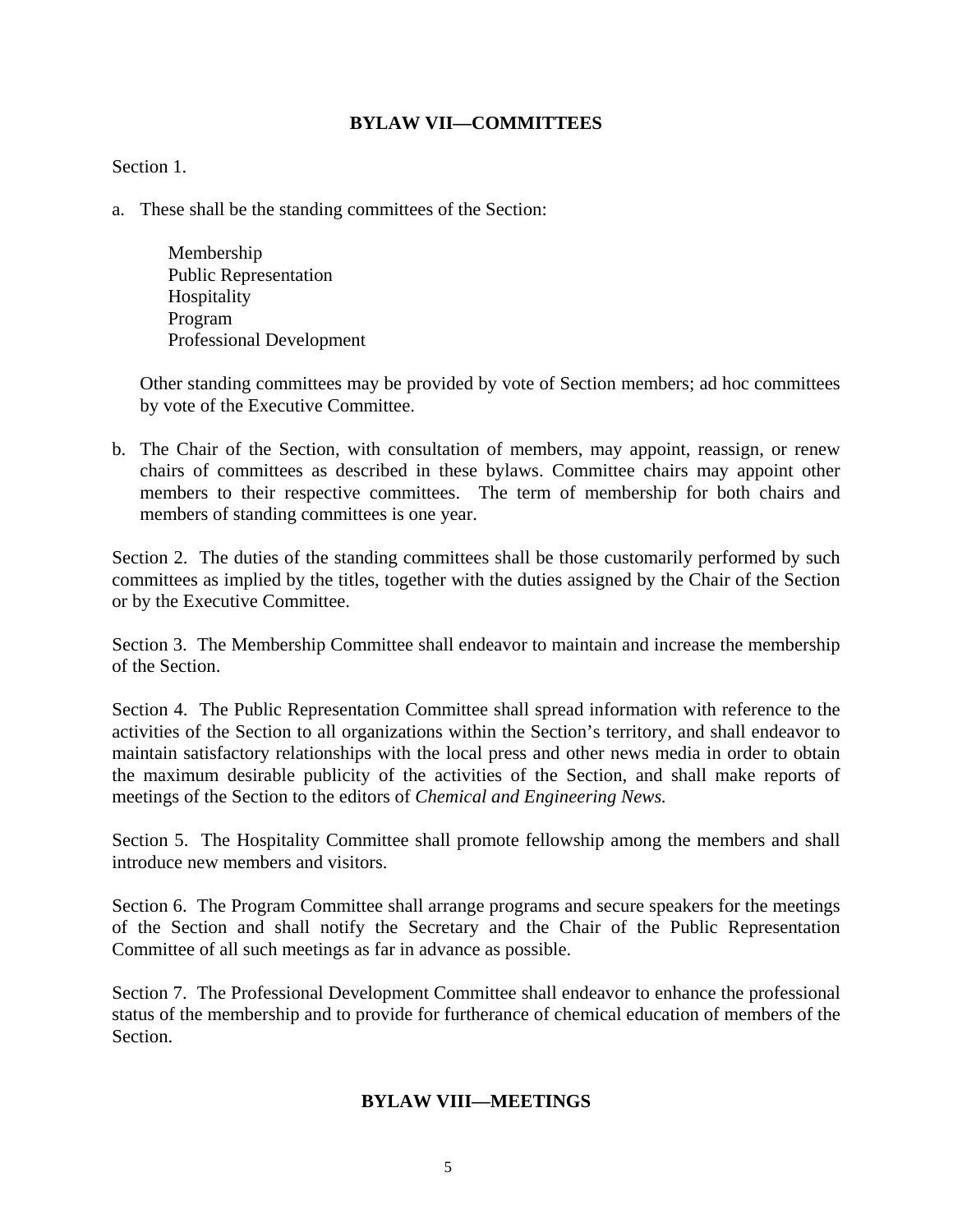Section 1. The Section shall hold not less than eight regular meetings each year. The regular November meeting shall be the annual meeting. The Executive Committee shall set the place(s) and time(s) of all regular meetings.

Section 2. The Section shall hold special meetings at the call of the Executive Committee or at the written request of 15% or more of the members of the Section. The notices of special meetings shall state the exact nature of the business to be transacted, and no other business shall be transacted at these meetings.

Section 3. Due notice of all meetings shall be sent to each member and affiliate of the Section. A quorum for all meetings of the Section shall consist of 15% of the members of the Section. In the absence of a quorum, no business shall be transacted.

Section 4. At the regular meetings of the Section, the order of business shall be as follows:

- 1. Approval of minutes of previous meeting
- 2. Reports of officers
- 3. Reports of committees
- 4. Miscellaneous business
- 5. Program
- 6. Adjournment

The regular order of business for any one meeting may be altered by the Chair with the consent of a majority of the members present. The rules of order in the conduct of Section meetings not specifically provided in these bylaws or in the SOCIETY's documents shall be the most recent edition of *Robert's Rules of Order, Newly Revised.*

## **BYLAW IX—DUES**

Section 1. All assigned National Affiliates and members of the Section, except members in emeritus status of the SOCIETY, may be assessed such voluntary annual Local Section dues as deemed reasonable and proper by the Executive Committee.

Section 2. The annual dues of Local Section Affiliates shall be set by the Executive Committee in accordance with the Constitution and Bylaws of the SOCIETY. Failure to pay such dues in advance shall automatically terminate the affiliation.

## **BYLAW X—AMENDMENTS**

Section 1. A proposed amendment to these bylaws must first be submitted in writing to the Executive Committee. If it is approved by a majority of the Executive Committee, the Secretary shall furnish members of the Section with copies of the proposed amendment at the time when notice of the next meeting of the Section is given.